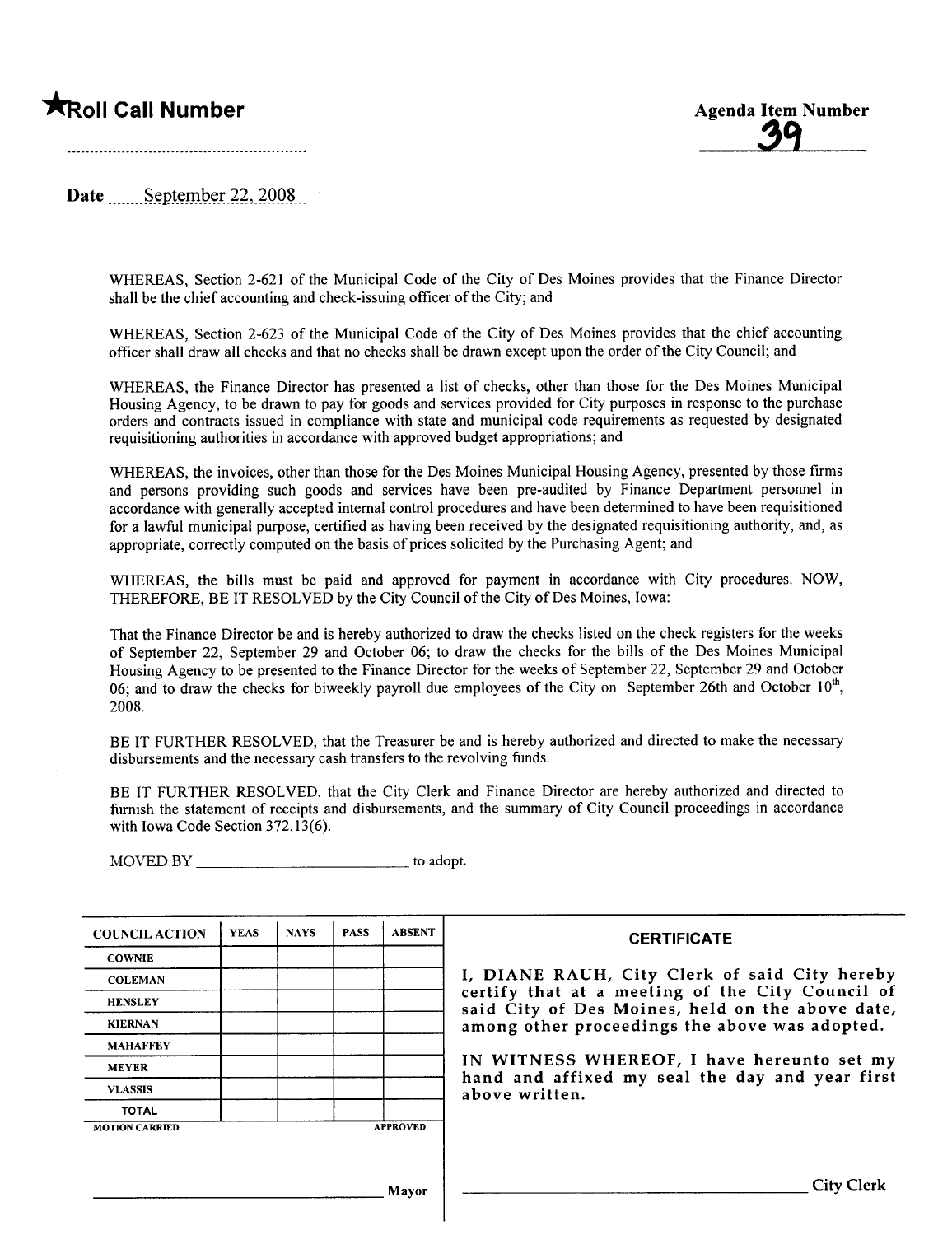### DES MOINES ENGINEERING DEPARTMENT CONSTRUCTION CONTRACT PARTIAL PAYMENT REQUEST



 $39$ 

# For Check Register of September 12, 2008<br>As approved by City Council on September 2014

 $\bar{\mathcal{M}}$ 

 $\overline{a}$ 

 $\widetilde{\mathcal{S}}$  September 8, 2008 (Roll Call No. 08/-) / $\mathcal{S}$  97

September 09, 2008 Page No. 1

The City Engineer has certified that the work performed associated with the following listed construction contract partial payments has been constructed in substantial compliance with the plans and specifications, and hereby requests that the Finance Department process payment to the following contractors:

| <b>Activity ID</b> | <b>Project Title</b>                                                                     | <b>Contractor</b>                                                                                                                                         | Partial<br>Payment<br>No. | Partial<br><b>Payment</b><br><b>Amount</b> |
|--------------------|------------------------------------------------------------------------------------------|-----------------------------------------------------------------------------------------------------------------------------------------------------------|---------------------------|--------------------------------------------|
| 04-2008-003        | Fleur Drive Planters at Gray's Lake Park                                                 | Jasper Construction Services,<br>Inc.<br>Steven J. Rhoads, President<br>928 N 19th Avenue East<br>Newton, IA 50208                                        | 01                        | \$74,554.20                                |
|                    | STP-E-1945(737)--8V-77                                                                   |                                                                                                                                                           |                           |                                            |
| 04-2008-006        | Ingersoll Avenue Streetscape Enhancements - 28th<br>to 3 lst Street                      | Jasper Construction Services,<br>Inc.<br>Steven J. Rhoads, President<br>928 N 19th Avenue East<br>Newton, IA 50208                                        | 01                        | \$51,570.98                                |
| 06-2008-004        | High Street Realignment - 10th Street to 14th Street<br>- Phase 1<br>RM-1945(736)--9D-77 | Sternquist Construction Inc.<br>Britt Sternquist, President<br>$1110 N$ 14th Street<br>Indianola, IA 50125                                                | 01                        | \$104,577.65                               |
| 06-2008-015        | 2008 HMA Pavement Scarification & Resurfacing                                            | OMG Midwest, Inc. d/b/a<br>Des Moines Asphalt &<br>Paving<br>James Gauger, President<br>5550 NE 22nd Street<br>P.O. Box 3365<br>Des Moines, IA 50316-0365 | 01                        | \$395,593.68                               |
| 07-2006-006        | 21st Street and Carpenter Avenue Storm Sewer<br>Improvements                             | Reilly Construction Co., Inc.<br>Chris R. Reilly, President<br>110 Main Street<br>PO Box 99<br>Ossian, IA 52161                                           | 05                        | \$77,641.70                                |
| 08-2006-008        | 12th Street Storm Sewer - Cherry to High Streets                                         | The Underground Company,<br>Ltd.<br>Duane Burkhardt, President<br>12245 Dakota Street<br>Carlisle, IA 50047                                               | 08                        | \$85,817.83                                |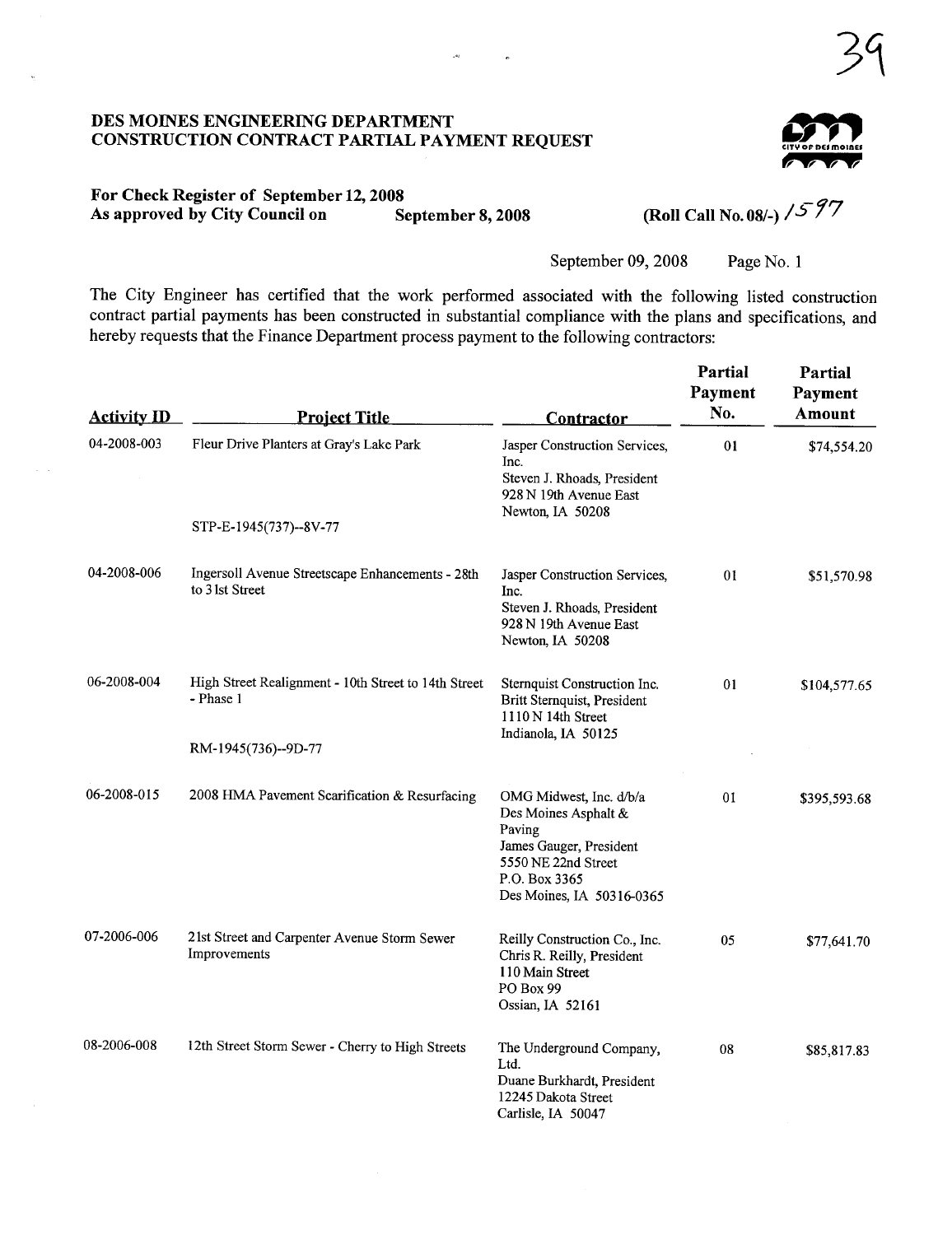### DES MOINES ENGINEERING DEPARTMENT **CONSTRUCTION CONTRACT PARTIAL PAYMENT REQUEST**

### For Check Register of September 12, 2008 As approved by City Council on September 8, 2008

(Roll Call No. 08-)

September 09, 2008 Page No. 2

| <b>Activity ID</b> | <b>Project Title</b>                                                                                      | Contractor                                                                                                                  | Partial<br>Payment<br>No. | Partial<br>Payment<br>Amount |
|--------------------|-----------------------------------------------------------------------------------------------------------|-----------------------------------------------------------------------------------------------------------------------------|---------------------------|------------------------------|
| 11-2007-012        | East Side Neighborhood Skate Park                                                                         | Castle Concrete Services Inc.<br>Anthony Castellano,<br>President<br>P. O. Box 993<br>Johnston, IA 50131                    | 03                        | \$135,850.00                 |
| 12-2007-001        | Skywalks 11D-12D & 11C-12B at Allied                                                                      | Neumann Brothers, Inc.<br>Marshall G. Linn III.<br>President/CEO<br>1435 Ohio Street<br>Des Moines, IA 50314                | 08                        | \$161,692.85                 |
| 12-2007-003        | Southeast Connector - Des Moines River Bridge<br>with Levee, Sanitary Sewer, and Water Main<br>Relocation | United Contractors, Inc. and<br>Subsidiaries<br>Gary B. Sandquist, President<br>6678 N.W. 62nd Avenue<br>Johnston, IA 50131 | 08                        | \$187,662.86                 |
|                    | NHSX-U-1945(402)--8S-77, NHSX-U-1945(403)--8S-77, NHSX-U-1945(405)--8S-77                                 |                                                                                                                             |                           |                              |

Requested by:

Jeb E. Brewer, P.E. Des Moines City Engineer



Funds available:

1 Mckalas

Allen McKinley Des Moines Finance Director